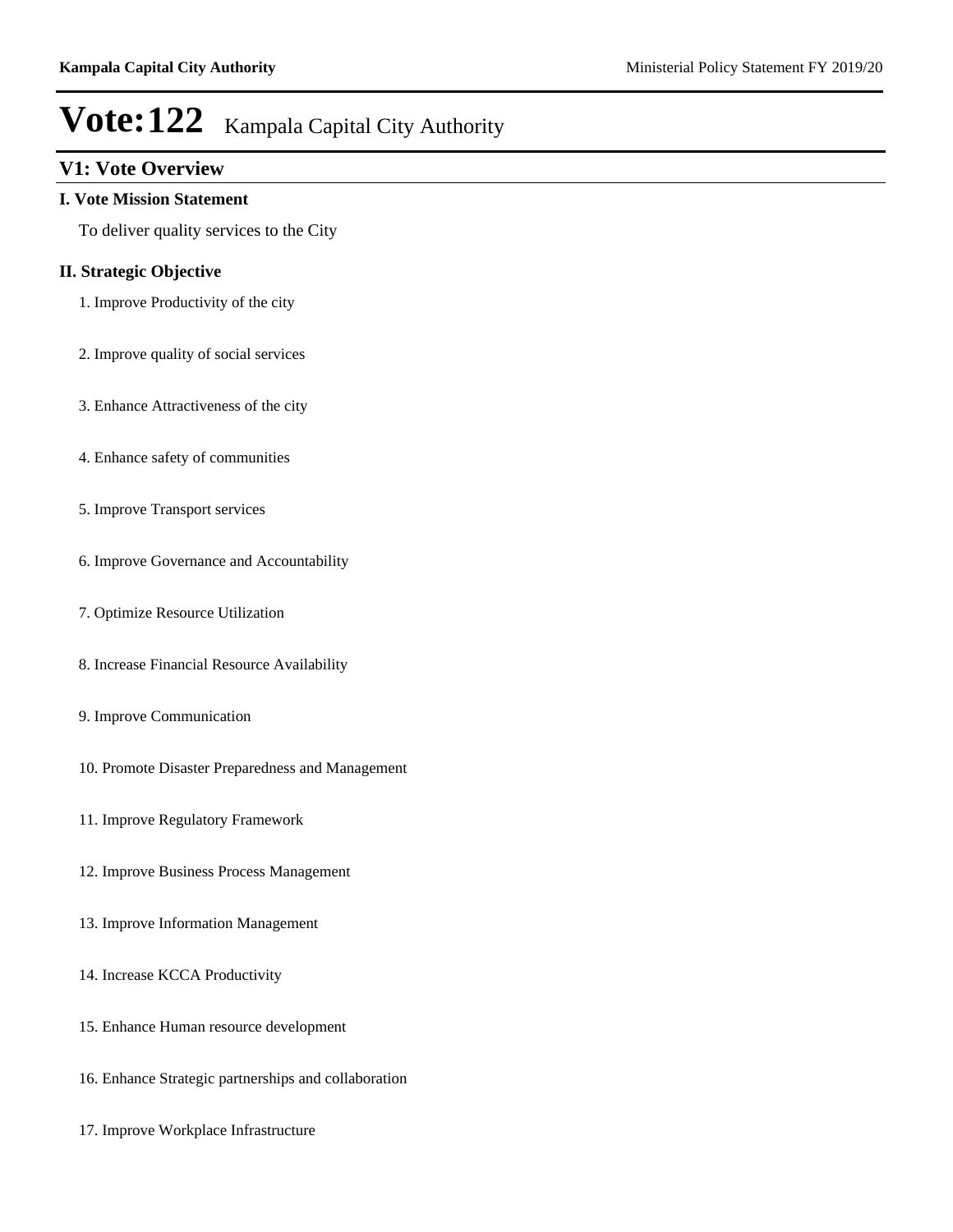### **III. Major Achievements in 2018/19**

STRATEGY MANAGEMENT AND BUSINESS DEVELOPMENT

The following were achieved under the Strategy Management, Research and Business Development Unit:

Coordinated the preparation of the Local Economic Development Strategy for the Greater Kampala

Coordinated the preparation of the Budget Framework Paper and Budget Estimates for Financial Year 2019/20;

Coordinated implementation activities for the Kampala Climate Change Project;

Prepared several proposals aimed at raising finances to fund several interventions in the City

Prepared several reports for reporting centers including: PACOB, NDPII Implementation matrix, Sectoral reports, NSI Matrix, Manifesto Implementation status, and others.

#### TREASURY MANAGEMENT

Financing of the KCCA Budget for FY 2018/2019

Total budget for F/Y 2018/19 is UGX 477.62 Bn, (GOU - UGX.162.65Bn.; NTR - UGX 126.9Bn.; URF - UGX 30.55Bn.and UGX.157.52Bn. from World Bank (KIIDP 2).

By the end of December 2018 UGX.267.97Bn.was released for the implementation of the approved budget and of which UGX.150.55Bn. was spent, an absorption rate of 56%

Financing the KCCA Treasury management function

UGX.2.19Bn was allocated to implement 2018/2019 activities including: Payment of statutory deductions, subscription to professional bodies and IFMS recurrent costs.

For the period July 2018 to December 2018 UGX.1.43Bn out of the total release of UGX.1.67Bn had been spent with the following achievements registered among others.

Budget implementation, Monitoring and reporting

Prepared and submitted KCCA cash flow work plans to MoFPED and UGX. 241.97Bn was released and allocated to the various Directorates for work plan implementations.

Monitored budget/work plan execution and funds absorption to ensure that work plans are implemented. Cumulative absorption rate of released funds for budget implementation stood at 89% by end of December 2018.

Preparation of KCCA Budget for FY 2019/20

Coordinated the preparation and consolidation of the KCCA Budget framework paper (BFP) for FY 2019/20 with a budget estimate of UGX.468.88Bn which was submitted to the MoFPED and to the various sectors including the Accountability, Public Sector Management, Agriculture, Social Services, Health, Education, and Environment on time as per PFMA. Audit of 2017/2018 KCCA Financial Statements

Facilitated the audit exercise for FY 2017/2018 financial statements conducted by the office of the Auditor General. Prepared responses to the Auditor General Management letter which were presented and discussed with the Auditor General. The Auditor General issued unqualified Audit opinion for the FY 2017/18 KCCA financial statements after the Audit exercise.

Settlement of KCCA financial obligations and commitment

processed payments in settlement of authority commitments and obligation in terms of staff salaries, statutory obligations, contractor certificates of works and supplies of goods and services among others.

Other performance achievements

For the 4th year in a row KCCA won the 2018 Financial Reporting Award under the Local Government category Also recognized for the outstanding achievement in Financial Reporting under the International Public Sector Accounting

standards (IPSAS) category 2018

Conducted physical asset verification exercise and updated the asset register

DIRECTORATE OF ADMINISTRATION AND HUMAN RESOURCE

UGX.89.5Bn was allocated for the general KCCA operations and human resource costs.

By December 2018, UGX.38.9Bn had been released of which UGX.35.33Bn was spent on staff salaries, pension for Teachers and Health workers, staff gratuity, maintenance of KCCA buildings and utilities, water, power, communication, fuel and lubricants, maintenance of office buildings, printing and stationery, staff training among others.

Performance Highlights under Administration and Human resource

Human Resource development and Planning

KCCA staff level stands were a total of 1,121 (729 M, 392 F) comprising of 383 (235 M, 148 F) Permanent and 738 (494 M, 244 F) Temporary

21 (16 M, 5 F) staff exited the Institution including 3 (1 M, 2 F) resignations of staff on Permanent terms, 10 Contracts expired, 6 staff (6 M, 0 F) on temporary terms absconded (on temporary terms), 1 Leave without pay 1 death.

Introduced the Retirement Benefit Scheme of which the enrolment stands at 860 (552 M, 308 F) and the total contributions by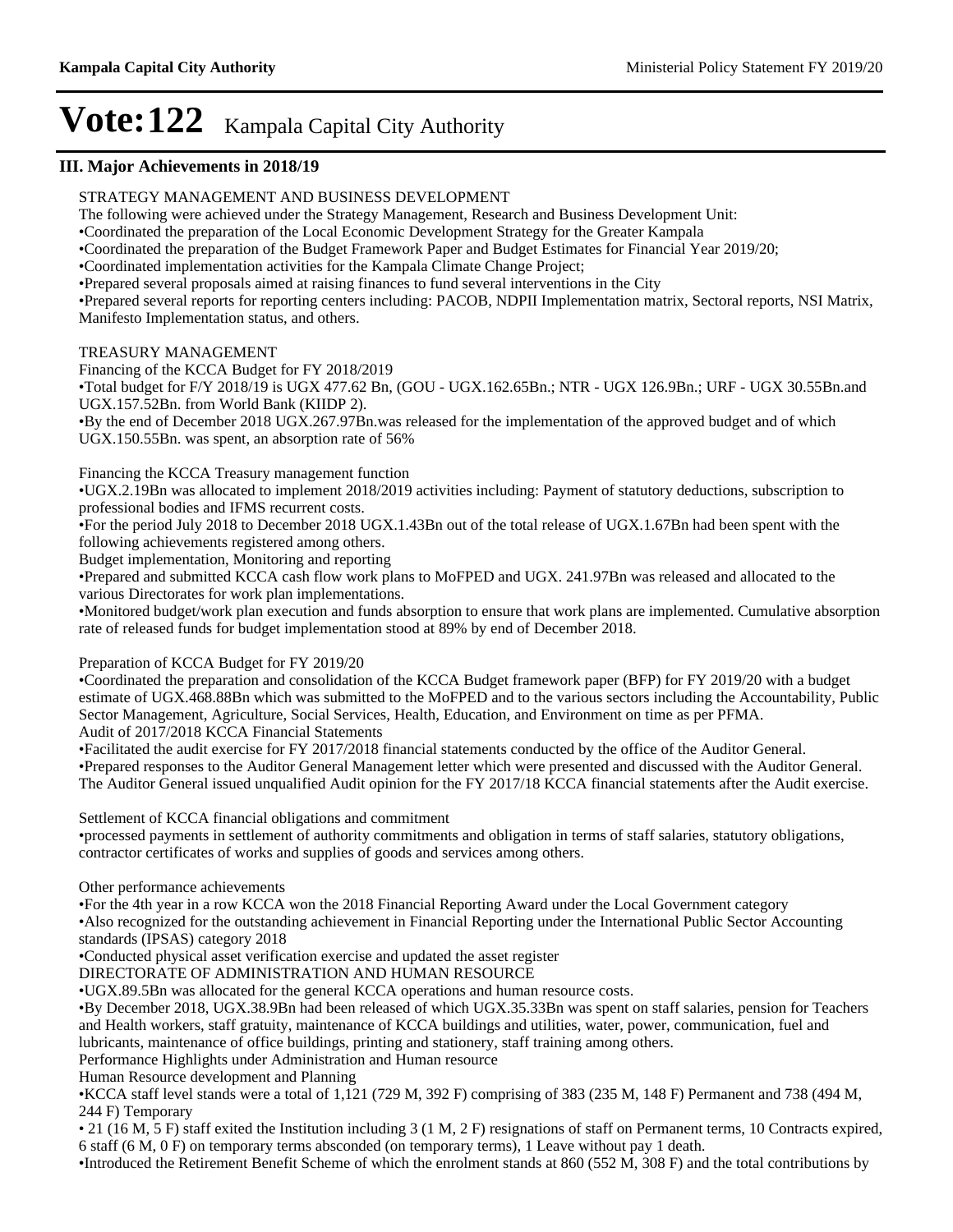both the employer & employees is UGX.851.9M. Held 40 training programs benefiting 230 staff (137 M, 93 F), these were part of the capacity building programs. Engaged 806(478 M, 328 F) university students from different institutions for KCCA internship program, interns were engaged in 3 shifts. Registered 169 additional staff on the medical insurance cover and paid UGX 382.8M as Medical Insurance to the 4 Service providers. Continued coordination of Fitness program, this was also introduced at the 5 divisions in a bid to promote staff health. Staff remuneration Processed Salaries for the Technical, Tertiary, Teachers and Health workers worth UGX.25.7Bn. Finalized the development of the User Requirement Specifications document for automation processes for both payrolls for politicians and project staff.  $\cdot$ Updated the pension data base for 1754(1001M, 753F) pensioners' and UGX.1.3Bn was absorbed as monthly pension expenditure and UGX.943.9M as pension for gratuity by end of second quarter. Office construction/renovations Repair of the City Hall roof- Contract was awarded to M/s Grey stone company Ltd and works to commence in January 2019 •Makindye Division office block – Contract was awarded to M/s challenger and works due to commence in January 2019 Contract was awarded to M/s Challenger for overhauling of the Plumbing System at Central Division and works are set to commence in January 2019 Commenced renovation of the KCCA Mechanical Yard along 7th Street Commenced the construction of ramps with Terrazzo finishing at the Div. PWD Units and works is expected to be complete by Mid-February 2019 Completed painting of Nakawa upper office block and Lubaga Div. offices Undertook maintenance repairs at Mabua stores, Completed paving of the parking and walk ways at Nakawa and Makindye Division Revamped the Rubaga Children's Library to accommodate more children INTERNAL AUDIT UGX 247M was allocated to the Internal Audit function. By the end of December 2018, UGX.58M had been released total expenditure of UGX.49M. The following are some of the accomplishments: Process Audits and Review: Planned to execute 19 process audits and other review activities By the closure of Q2 the directorate had completed 10 process audits and reports issued while 9 were at different levels of progress. Completed audit reviews included: Review of the Supplier selection process from among the Pre-qualified firms Finalized the KCCA Payrolls audit review of the Youth Livelihood Programme (YLP) activities Finalize the 2017/18 end of financial year Stock taking observation exercise Review of the of NAADS Related activities review of the Tourism and Library activities Review the Financial Statements for 2017/18 Review of the activities funded under Uganda Road Fund review of the activities of Kitante Primary School Public Accounts Committee Held 14 meetings and submitted reports with issues that Management has since responded to in the reporting period. CORPORATE SUPPORT SERVICES The Corporate Support Services offer cross cutting services to KCCA as an institution in the areas of effective leadership, Strategic direction and reporting on all KCCA programs activities among others. For FY 2018/19, UGX.5.74Bn was allocated to the Corporate Support Services that includes the following Units: 1)Public and Corporate Affairs (PCA) 2)Strategy Management and Business Development 3)Procurement and Disposal Unit 4)Information and Communication Technology, 5)Kampala District Land Board 6)Risk Profiling and risk, Management By end of December 2018, UGX.1.95Bn had been released and UGX.1.49Bn utilized with the following achievements registered among others Public and Corporate Affairs Carried out the following: Participated in hosting H.E President Yoweri Kaguta Museveni during his working tour of Kampala City.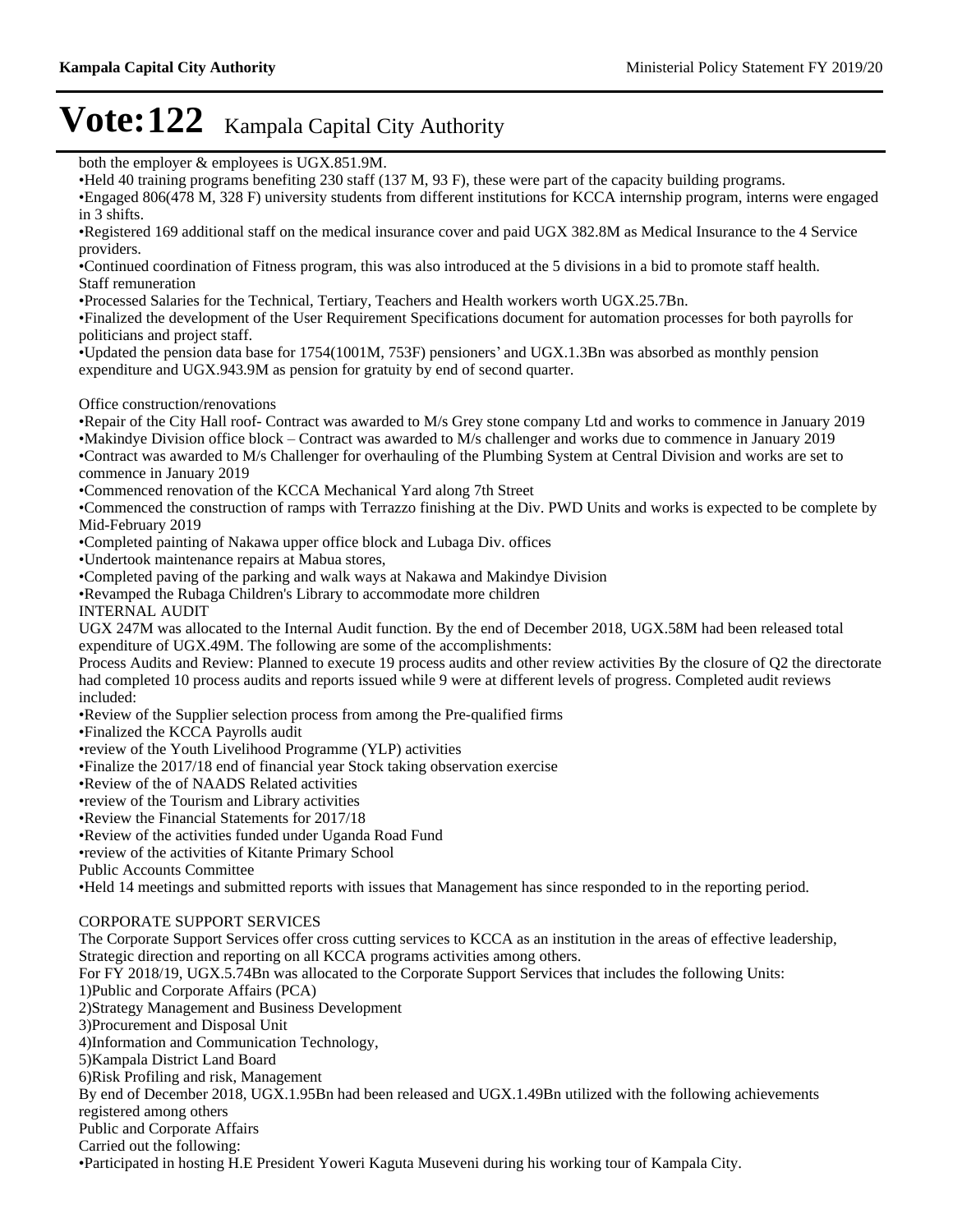Hosted the Minister for Gender, Labour and Development Hajat Janat Mukwaya during her field visits to various YLP and UWEP projects acros the Divisions

Continued to grow and maintain an active online presence with over 800,000 organic and active followers through Facebook, Twitter, Instagram, YouTube and Sound cloud

Coordinated the Weyonje campaign in the city where various activities took place.

Coordinated the Kampala Smoke Free campaign

Received 2,395 general calls and published the 8th edition of The Kampala Steward Magazine

Held a massive public campaign and rolled out a media campaign on Radio and TV on safety and use of the new traffic junctions in the City

Held targeted engagements with several partners and stakeholders.

Held 30 press interactions to communicate and publicize Institutional activities across the board on Infrastructure, economic empowerment of the city folk and Health Services among others

Took part in organizing the Government Accountability Sector Review as Chair of the Publicity Committee at Munyonyo. Legal Affairs

Civil Litigation services

Handling all civil cases both by and against KCCA, prepare claims and answers to court process, generate risk profiles and legal memoranda.

July to December 2018, UGX.6.98Bn was disbursed as compensations to 3rd parties in respect of old concluded cases. By the end of second quarter, cumulatively 137cases were handled (14 - won, 6 lost, 5 by consent, and 1 Appeal). Prosecution

### **IV. Medium Term Plans**

Administration & HR

- Payment of salaries
- Attaining 100% staff structure
- Improving workspaces for staff
- Staff capacity enhancement
- Retooling

Strategy

- Developing the second City Strategic plan that is aligned to NDP II
- Developing project proposals
- Conducting Evaluation of projects
- Monitoring of projects
- Managing partnerships

#### PCA

- Representing KCCA in different fora
- Covering KCCA functions and activities.

#### ICT

- Developing ICT solutions for the institution
- Supporting Directorates and Urban Divisions.

Corporate Services

Co-coordinating other functions in the Institution

ED-Land Management

- Managing KCCA land efficiently.
- ED-Risk Management Department
- Identifying potential Institutional risks.
- Developing mitigation measures

Internal Audit

- Managing processes
- Conducting value for money Audits

TREASURY SERVICES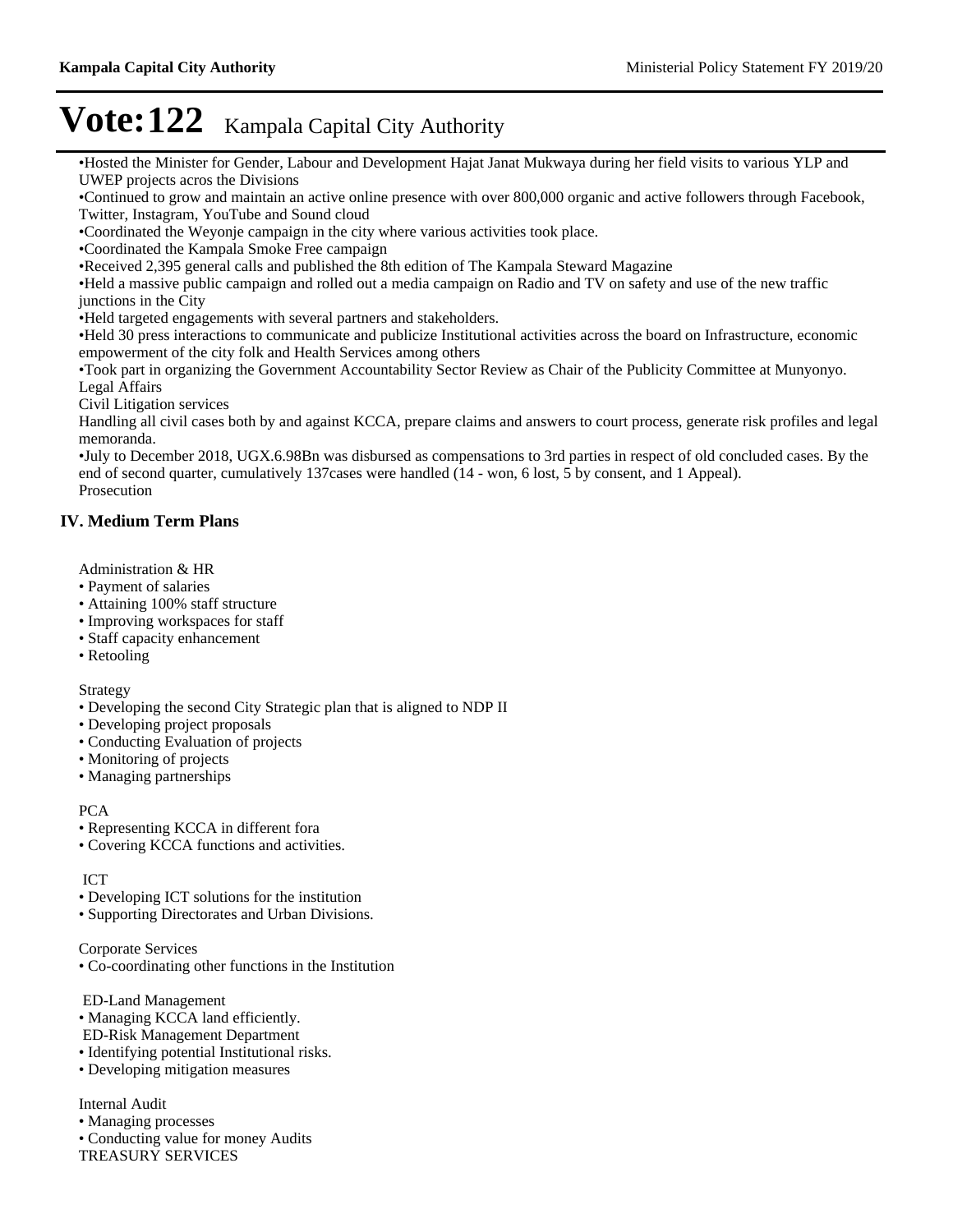- Managing the institutional budget
- Preparing periodical Accounts
- Legal
- Guiding the institution in legal matters.
- Representing the institution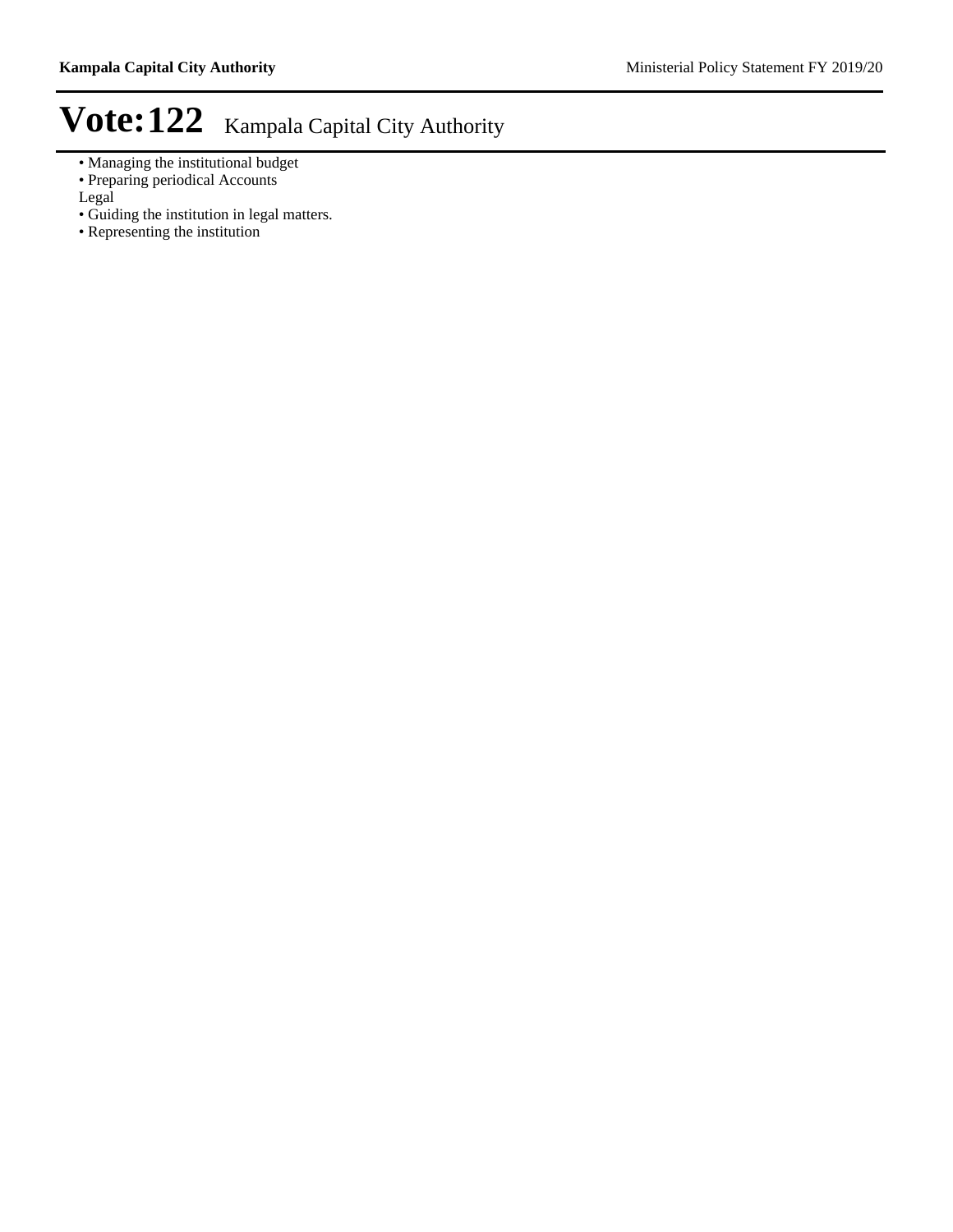### **V. Summary of Past Performance and Medium Term Budget Allocations**

**Table 5.1: Overview of Vote Expenditures (UShs Billion)**

|                                 |                                                      |                    |                                  | 2018/19                          |         | <b>MTEF Budget Projections</b> |         |         |         |
|---------------------------------|------------------------------------------------------|--------------------|----------------------------------|----------------------------------|---------|--------------------------------|---------|---------|---------|
|                                 |                                                      | 2017/18<br>Outturn | <b>Approved</b><br><b>Budget</b> | <b>Expenditure</b><br>by End Dec | 2019/20 | 2020/21                        | 2021/22 | 2022/23 | 2023/24 |
| <b>Recurrent</b>                | Wage                                                 | 24.096             | 24.097                           | 12.049                           | 62.387  | 65.507                         | 68.782  | 72.221  | 75.832  |
|                                 | Non Wage                                             | 12.035             | 2.808                            | 2.681                            | 35.557  | 40.891                         | 49.069  | 58.883  | 70.659  |
| Devt.                           | GoU                                                  | 1.547              | 1.548                            | 0.732                            | 2.057   | 2.468                          | 2.468   | 2.468   | 2.468   |
|                                 | Ext. Fin.                                            | 0.000              | 0.036                            | 0.000                            | 0.385   | 0.000                          | 0.000   | 0.000   | 0.000   |
|                                 | <b>GoU</b> Total                                     | 37.679             | 28.452                           | 15.461                           | 100.002 | 108.866                        | 120.319 | 133.572 | 148.960 |
| <b>Total GoU+Ext Fin (MTEF)</b> |                                                      | 37.679             | 28.488                           | 15.461                           | 100.386 | 108.866                        | 120.319 | 133.572 | 148.960 |
|                                 | Arrears                                              | 1.033              | 0.826                            | 0.000                            | 0.135   | 0.000                          | 0.000   | 0.000   | 0.000   |
|                                 | <b>Total Budget</b>                                  | 38.711             | 29.314                           | 15.461                           | 100.521 | 108.866                        | 120.319 | 133.572 | 148.960 |
|                                 | <b>A.I.A Total</b>                                   | 57.876             | 98.746                           | 37.598                           | 0.000   | 0.000                          | 0.000   | 0.000   | 0.000   |
|                                 | <b>Grand Total</b>                                   | 96.587             | 128.060                          | 53.059                           | 100.521 | 108.866                        | 120.319 | 133.572 | 148.960 |
|                                 | <b>Total Vote Budget</b><br><b>Excluding Arrears</b> | 95.555             | 127.234                          | 53.059                           | 100.386 | 108.866                        | 120.319 | 133.572 | 148.960 |

### **VI. Budget By Economic Clasification**

**Table V6.1 2018/19 and 2019/20 Budget Allocations by Item**

|                                           | 2018/19 Approved Budget |          |        | 2019/20 Draft Estimates |        |          |              |
|-------------------------------------------|-------------------------|----------|--------|-------------------------|--------|----------|--------------|
| <b>Billion Uganda Shillings</b>           | GoU                     | Ext. Fin | AIA    | <b>Total</b>            | GoU    | Ext. Fin | <b>Total</b> |
| <b>Output Class: Outputs Provided</b>     | 28.289                  | 0.036    | 97.941 | 126.267                 | 99.669 | 0.385    | 100.053      |
| 211 Wages and Salaries                    | 24.097                  | 0.000    | 53.093 | 77.190                  | 63.404 | 0.000    | 63.404       |
| 212 Social Contributions                  | 0.836                   | 0.000    | 10.741 | 11.577                  | 10.548 | 0.000    | 10.548       |
| 213 Other Employee Costs                  | 0.171                   | 0.000    | 6.567  | 6.738                   | 6.427  | 0.000    | 6.427        |
| 221 General Expenses                      | 1.373                   | 0.036    | 3.458  | 4.867                   | 4.026  | 0.385    | 4.410        |
| 222 Communications                        | 0.000                   | 0.000    | 1.746  | 1.746                   | 0.878  | 0.000    | 0.878        |
| 223 Utility and Property Expenses         | 0.517                   | 0.000    | 6.097  | 6.614                   | 5.199  | 0.000    | 5.199        |
| 224 Supplies and Services                 | 0.000                   | 0.000    | 0.802  | 0.802                   | 0.676  | 0.000    | 0.676        |
| 225 Professional Services                 | 0.135                   | 0.000    | 2.237  | 2.373                   | 0.555  | 0.000    | 0.555        |
| 226 Insurances and Licenses               | 0.070                   | 0.000    | 0.434  | 0.504                   | 0.620  | 0.000    | 0.620        |
| 227 Travel and Transport                  | 0.174                   | 0.000    | 1.146  | 1.320                   | 0.744  | 0.000    | 0.744        |
| 228 Maintenance                           | 0.547                   | 0.000    | 1.340  | 1.887                   | 1.492  | 0.000    | 1.492        |
| 281 Property expenses other than interest | 0.000                   | 0.000    | 0.000  | 0.000                   | 1.286  | 0.000    | 1.286        |
| 282 Miscellaneous Other Expenses          | 0.369                   | 0.000    | 10.279 | 10.648                  | 3.813  | 0.000    | 3.813        |
| <b>Output Class: Capital Purchases</b>    | 0.163                   | 0.000    | 0.804  | 0.967                   | 0.333  | 0.000    | 0.333        |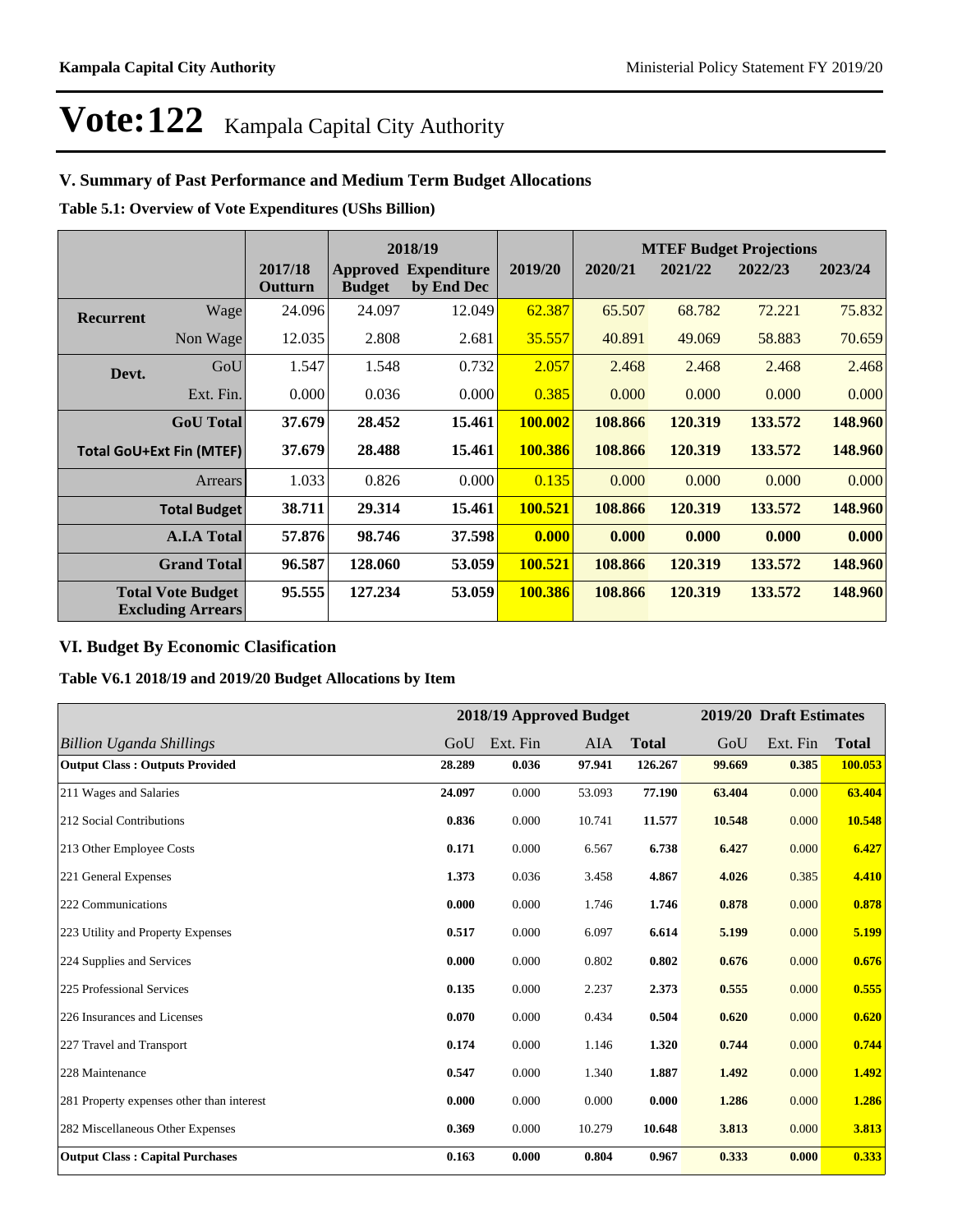| 311 NON-PRODUCED ASSETS        | 0.000  | 0.000 | 0.804  | 0.804   | 0.170   | 0.000 | 0.170   |
|--------------------------------|--------|-------|--------|---------|---------|-------|---------|
| 1312 FIXED ASSETS              | 0.163  | 0.000 | 0.000  | 0.163   | 0.163   | 0.000 | 0.163   |
| <b>Output Class: Arrears</b>   | 0.826  | 0.000 | 0.000  | 0.826   | 0.135   | 0.000 | 0.135   |
| 321 DOMESTIC                   | 0.826  | 0.000 | 0.000  | 0.826   | 0.135   | 0.000 | 0.135   |
| Grand Total :                  | 29.278 | 0.036 | 98.746 | 128.060 | 100.137 | 0.385 | 100.521 |
| <b>Total excluding Arrears</b> | 28.452 | 0.036 | 98.746 | 127.234 | 100.002 | 0.385 | 100.386 |

### **VII. Budget By Programme And Subprogramme**

**Table V7.1: Past Expenditure Outturns and Medium Term Projections by Programme and SubProgramme**

| Billion Uganda shillings                                                                  |                              | FY 2018/19                |                                   |                                             | <b>Medium Term Projections</b> |         |         |         |
|-------------------------------------------------------------------------------------------|------------------------------|---------------------------|-----------------------------------|---------------------------------------------|--------------------------------|---------|---------|---------|
|                                                                                           | <b>FY 2017/18</b><br>Outturn | Approved<br><b>Budget</b> | <b>Spent By</b><br><b>End Dec</b> | 2019-20<br><b>Proposed</b><br><b>Budget</b> | 2020-21                        | 2021-22 | 2022-23 | 2023-24 |
| <b>49 Economic Policy</b><br>Monitoring, Evaluation & Inspection                          | 38.711                       | 128.060                   | 15.461                            | 100.521                                     | 108.866                        | 120.319 | 133.572 | 148.960 |
| 01 Administration and Human Resource                                                      | 33.852                       | 86.541                    | 13.832                            | 75.502                                      | 76.637                         | 78.281  | 89.684  | 93.462  |
| 0115 LGMSD (former LGDP)                                                                  | 1.547                        | 4.112                     | 0.732                             | 2.057                                       | 2.468                          | 2.468   | 2.468   | 2.468   |
| 02 Legal services                                                                         | 0.766                        | 30.328                    | 0.524                             | 19.054                                      | 24.746                         | 30.651  | 31.711  | 39.936  |
| 03 Treasury Services                                                                      | 0.466                        | 2.190                     | 0.132                             | 1.183                                       | 1.677                          | 2.877   | 4.877   | 5.877   |
| 04 Internal Audit                                                                         | 0.133                        | 0.248                     | 0.025                             | 0.217                                       | 0.317                          | 1.817   | 0.038   | 1.817   |
| 05 Executive Support and Governance<br>Services                                           | 1.947                        | 4.604                     | 0.217                             | 2.124                                       | 3.019                          | 4.225   | 4.794   | 5.398   |
| 1295 2ND Kampala Institutional and<br><b>Infrastructure Development Project [KIIDP 2]</b> | 0.000                        | 0.036                     | 0.000                             | 0.385                                       | 0.000                          | 0.000   | 0.000   | 0.000   |
| <b>Total for the Vote</b>                                                                 | 38.711                       | 128.060                   | 15.461                            | 100.521                                     | 108.866                        | 120.319 | 133.572 | 148.960 |
| <b>Total Excluding Arrears</b>                                                            | 37.679                       | 127.234                   | 15.461                            | 100.386                                     | 108.866                        | 120.319 | 133.572 | 148.960 |

### **VIII. Programme Performance and Medium Term Plans**

### **Table V8.1: Programme Outcome and Outcome Indicators ( Only applicable for FY 2019/20)**

| <b>Programme:</b>                                                                                                    | 49 Economic Policy Monitoring, Evaluation & Inspection                                                                                  |                 |                  |               |                   |            |  |  |  |
|----------------------------------------------------------------------------------------------------------------------|-----------------------------------------------------------------------------------------------------------------------------------------|-----------------|------------------|---------------|-------------------|------------|--|--|--|
| <b>Programme Objective</b><br>$\ddot{\cdot}$                                                                         | To coordinate and monitor development policies, planning processes in the Capital City in order to ensure<br>improved service delivery. |                 |                  |               |                   |            |  |  |  |
| <b>Responsible Officer:</b>                                                                                          | <b>Executive Director</b>                                                                                                               |                 |                  |               |                   |            |  |  |  |
| <b>Programme Outcome:</b> KCCA programs and policies effectively implemented and aligned to the national priorities. |                                                                                                                                         |                 |                  |               |                   |            |  |  |  |
| Sector Outcomes contributed to by the Programme Outcome                                                              |                                                                                                                                         |                 |                  |               |                   |            |  |  |  |
| 1. Harmonized government policy formulation and implementation at central and local government level                 |                                                                                                                                         |                 |                  |               |                   |            |  |  |  |
| <b>Performance Targets</b>                                                                                           |                                                                                                                                         |                 |                  |               |                   |            |  |  |  |
| 2019/20<br>2020/21<br>2021/22<br><b>Outcome Indicators</b>                                                           |                                                                                                                                         |                 |                  |               |                   |            |  |  |  |
|                                                                                                                      |                                                                                                                                         | <b>Baseline</b> | <b>Base year</b> | <b>Target</b> | <b>Projection</b> | Projection |  |  |  |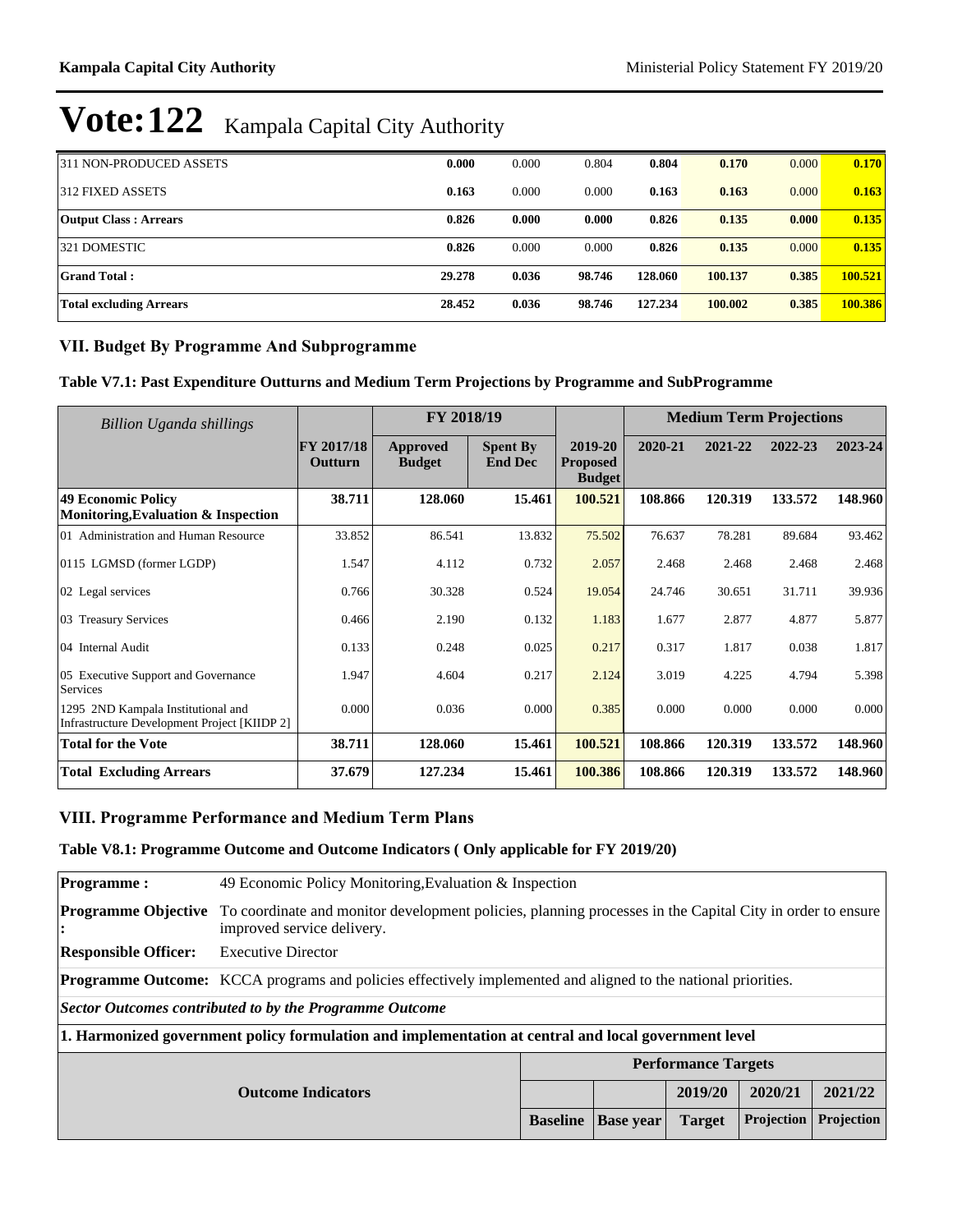| • Extent of the Central Government policies and priorities harmonized.                        | 70% | 2018 | 72% | 73% | 74% |
|-----------------------------------------------------------------------------------------------|-----|------|-----|-----|-----|
| SubProgramme: 0115 LGMSD (former LGDP)                                                        |     |      |     |     |     |
| <b>Output: 41 Policy, Planning and Legal Services</b>                                         |     |      |     |     |     |
| Percentage of KCCA Strategic Plan interventions implemented                                   |     |      | 83% | 87% | 91% |
| KCCA Strategic Plan interventions aligned to NDP II and other frameworks                      |     |      | 64% | 67% | 71% |
| <b>SubProgramme: 02 Legal services</b>                                                        |     |      |     |     |     |
| <b>Output: 40 Communications and Public Relations strategies</b>                              |     |      |     |     |     |
| Satisfaction level as indicated in the Annual Citizens report card                            |     |      | 67% | 69% | 71% |
| <b>Output: 41 Policy, Planning and Legal Services</b>                                         |     |      |     |     |     |
| Percentage of KCCA Strategic Plan interventions implemented                                   |     |      | 72% | 79% | 83% |
| KCCA Strategic Plan interventions aligned to NDP II and other frameworks                      |     |      | 53% | 59% | 61% |
| <b>SubProgramme: 05 Executive Support and Governance Services</b>                             |     |      |     |     |     |
| Output: 36 Procurement systems development                                                    |     |      |     |     |     |
| PPDA rating for KCCA                                                                          |     |      | 83% | 87% | 94% |
| <b>Output: 40 Communications and Public Relations strategies</b>                              |     |      |     |     |     |
| Satisfaction level as indicated in the Annual Citizens report card                            |     |      | 67% | 69% | 72% |
| <b>Output: 41 Policy, Planning and Legal Services</b>                                         |     |      |     |     |     |
| Percentage of KCCA Strategic Plan interventions implemented                                   |     |      | 83% | 87% | 92% |
| KCCA Strategic Plan interventions aligned to NDP II and other frameworks                      |     |      | 67% | 69% | 71% |
| SubProgramme: 1295 2ND Kampala Institutional and Infrastructure Development Project [KIIDP 2] |     |      |     |     |     |
| <b>Output: 36 Procurement systems development</b>                                             |     |      |     |     |     |
| PPDA rating for KCCA                                                                          |     |      | 47% | 48% | 49% |

### **IX. Major Capital Investments And Changes In Resource Allocation**

**Table 9.1: Major Capital Investment (Capital Purchases outputs over 0.5Billion)**

N/A

### **X. Vote Challenges and Plans To Improve Performance**

#### **Vote Challenges**

Administration & HR Limited budget to:

Fulfill the desired KCCA staff structure.

Conduct the required retooling

ED-Land Management

Increasing number of Land grabbers and encroachments on KCCA Land

TREASURY SERVICES

Limited budget against many competing demands.